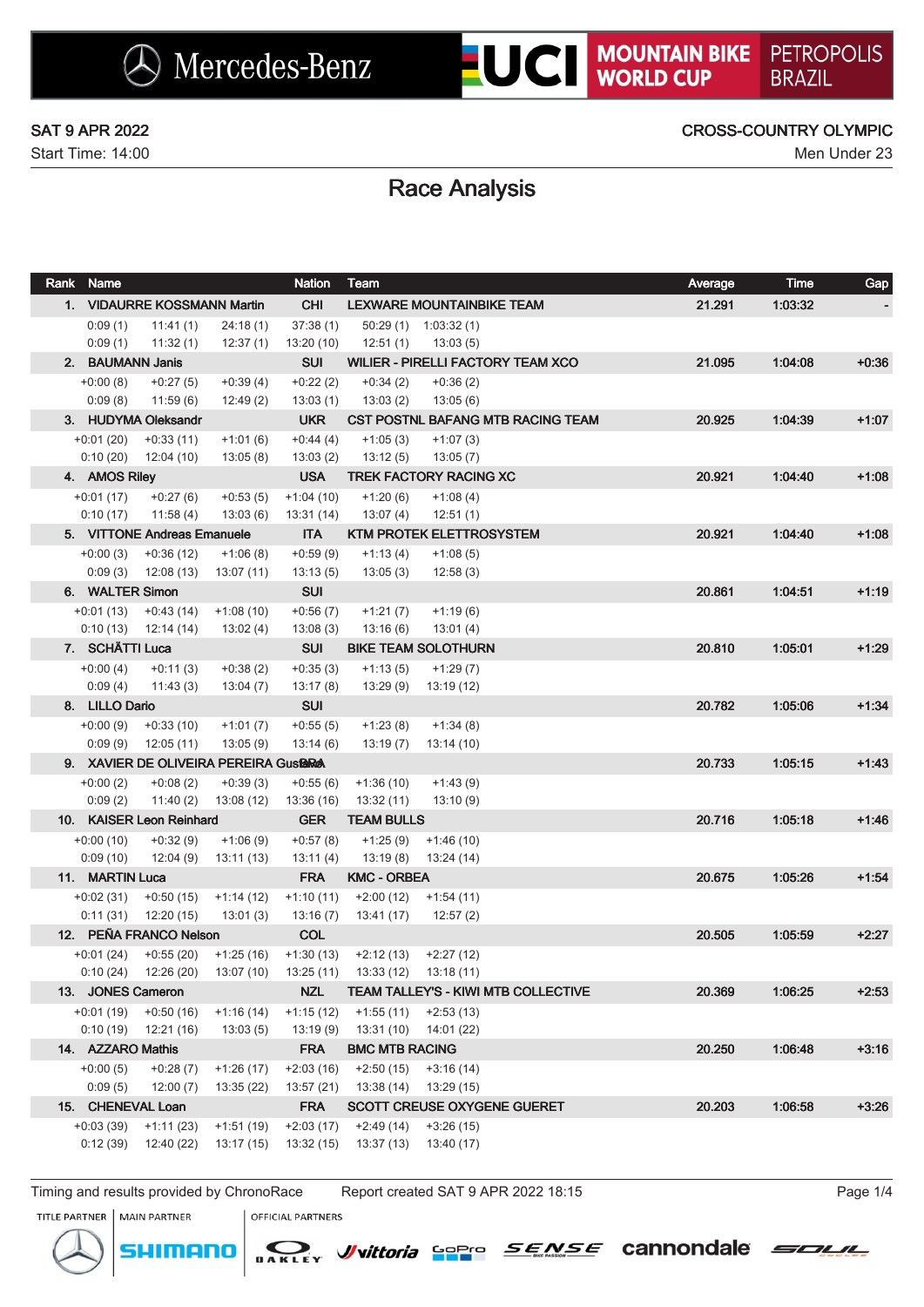Start Time: 14:00 Men Under 23

## SAT 9 APR 2022 CROSS-COUNTRY OLYMPIC

# Race Analysis

| Rank Name                     |                                  |                                | <b>Nation</b>            | <b>Team</b>               |                                          | Average | <b>Time</b> | Gap     |
|-------------------------------|----------------------------------|--------------------------------|--------------------------|---------------------------|------------------------------------------|---------|-------------|---------|
|                               | 16. GOMEZ GOMEZ Camilo Andres    |                                | <b>COL</b>               | <b>TRINITY RACING MTB</b> |                                          | 20.190  | 1:07:00     | $+3:28$ |
| $+0:01(18)$                   | $+0:51(17)$                      | +1:44 (18)                     | $+2:32(21)$              | $+3:26(18)$               | +3:28 (16)                               |         |             |         |
| 0:10(18)                      | 12:22 (17)                       | 13:30 (19)                     | 14:08 (26)               | 13:45 (18)                | 13:05 (8)                                |         |             |         |
| 17. HEUER Markus              |                                  |                                | <b>DEN</b>               |                           |                                          | 20.098  | 1:07:19     | $+3:47$ |
| $+0:03(40)$                   | $+1:27(28)$                      | $+2:20(22)$                    | $+2:28(19)$              | $+3:26(19)$               | $+3:47(17)$                              |         |             |         |
| 0:12(40)                      | 12:56 (28)                       | 13:30 (18)                     | 13:28(13)                | 13:49 (19)                | 13:24 (13)                               |         |             |         |
|                               |                                  | 18. CAMPOS MOTOS David Domingo | <b>ESP</b>               |                           | <b>BH TEMPLO CAFÉS UCC</b>               | 19.988  | 1:07:41     | $+4:09$ |
| $+0:00(12)$                   | +1:42 (36)                       | $+2:40(26)$                    | $+2:45(22)$              | $+3:35(20)$               | $+4:09(18)$                              |         |             |         |
| 0:09(12)                      | 13:14 (36)                       | 13:35 (21)                     | 13:25(12)                | 13:41 (15)                | 13:37 (16)                               |         |             |         |
| 19. FOX Sam                   |                                  |                                | <b>AUS</b>               |                           |                                          | 19.872  | 1:08:05     | $+4:33$ |
| $+0:01(16)$                   | $+0:31(8)$                       | $+1:08(11)$                    | $+1:48(14)$              | $+3:01(16)$               | $+4:33(19)$                              |         |             |         |
| 0:10(16)                      | 12:02 (8)                        | 13:14 (14)                     | 14:00(22)                | 14:04 (23)                | 14:35 (34)                               |         |             |         |
| 20. WOODS Carter              |                                  |                                | <b>CAN</b>               |                           | NORCO FACTORY TEAM                       | 19.828  | 1:08:14     | $+4.42$ |
| $+0:00(6)$                    | $+0.36(13)$                      | $+1:18(15)$                    | $+1:48(15)$              | $+3:15(17)$               | +4:42 (20)                               |         |             |         |
| 0:09(6)                       | 12:08 (12)                       | 13:19 (16)                     | 13:50 (19)               | 14:18 (27)                | 14:30 (33)                               |         |             |         |
|                               | 21. BARBER ARGUIMBAU Francesc    |                                | <b>ESP</b>               |                           |                                          | 19.817  | 1.08:16     | $+4:44$ |
| $+0:01(28)$                   | $+1:12(25)$                      | $+2:06(20)$                    | $+2:28(20)$              | $+3:41(21)$               | $+4:44(21)$                              |         |             |         |
| 0:10(28)                      | 12:43 (25)                       | 13:31 (20)                     | 13:42 (18)               | 14:04 (22)                | 14:06 (24)                               |         |             |         |
|                               | 22. LILLELUND Tobias             |                                | <b>DEN</b>               |                           |                                          | 19.724  | 1:08:35     | $+5:03$ |
| +0:01 (22)                    | $+1:11(24)$                      | $+3:13(33)$                    | $+3:31(26)$              | $+4:21(23)$               | $+5:03(22)$                              |         |             |         |
| 0:10(22)<br>23. WALTER Andrin | 12:42 (24)                       | 14:39 (38)                     | 13:38(17)<br><b>SUI</b>  | 13:41 (16)                | 13:45 (19)                               |         | 1:08:37     |         |
|                               |                                  |                                |                          |                           |                                          | 19.716  |             | $+5:05$ |
| $+0.02(30)$<br>0:11(30)       | $+1:14(26)$                      | $+2:20(21)$                    | $+3:14(24)$              | $+4:27(24)$               | $+5:05(23)$                              |         |             |         |
| 24. ZATLOUKAL Jan             | 12:44 (26)                       | 13:43 (24)                     | 14:14 (27)<br><b>CZE</b> | 14:04 (21)                | 13:41 (18)                               | 19.633  | 1.08:54     | $+5:22$ |
|                               |                                  |                                | $+3:18(25)$              |                           | $+5:22(24)$                              |         |             |         |
| $+0:00(11)$<br>0:09(11)       | +0:52 (18)<br>12:24 (18)         | $+2:22(24)$<br>14:07 (31)      | 14:16 (28)               | $+4:36(25)$<br>14:09 (25) | 13:49 (20)                               |         |             |         |
| 25. DAY Robbie                |                                  |                                | <b>USA</b>               |                           |                                          | 19.528  | 1:09:17     | $+5:45$ |
| $+0.05(52)$                   | +1:48 (37)                       | $+3:07(31)$                    | $+3:50(29)$              | $+4:58(26)$               | $+5:45(25)$                              |         |             |         |
| 0:14(52)                      | 13:15 (37)                       | 13:56 (27)                     | 14:03 (23)               | 13:59 (20)                | 13:50 (21)                               |         |             |         |
|                               | 26. AVONDETTO Simone             |                                | <b>ITA</b>               |                           | <b>WILIER - PIRELLI FACTORY TEAM XCO</b> | 19.470  | 1.09.29     | $+5:57$ |
| $+0:00(7)$                    | $+0:27(4)$                       | $+1:15(13)$                    | $+2:12(18)$              | $+4:04(22)$               | $+5:57(26)$                              |         |             |         |
| 0:09(7)                       | 11:59(5)                         | 13:25 (17)                     | 14:17 (29)               | 14:43 (35)                | 14:56 (35)                               |         |             |         |
|                               | 27. JOHNSON Brayden              |                                | <b>USA</b>               |                           |                                          | 19.421  | 1:09:40     | $+6:08$ |
|                               | $+0.04(44)$ $+1.30(30)$          | $+2:35(25)$                    | +3:42 (28)               | $+4:58(27)$ $+6:08(27)$   |                                          |         |             |         |
|                               | $0:13(44)$ 12:58 (29) 13:42 (23) |                                | 14:27 (32)               |                           |                                          |         |             |         |
|                               | 28. MARTIN SOTO Nicolas          |                                | <b>CHI</b>               |                           | <b>R1 - CYCLING EDUCATION</b>            | 19.418  | 1:09:40     | $+6:08$ |
|                               | $+0.02(29)$ $+1.42(35)$          | $+2:51(28)$                    | $+3:35(27)$              | +5:03 (28)                | $+6:08(28)$                              |         |             |         |
|                               | $0:11(29)$ 13:12 (35)            | 13:46 (25)                     | 14:04 (24)               | 14:19 (28)                | 14:08 (25)                               |         |             |         |
| 29. SÁSKA Jan                 |                                  |                                | <b>CZE</b>               | ROUVY SPECIALIZED         |                                          | 19.280  | 1:10:10     | $+6:38$ |
| $+0.02(32)$                   | $+1:38(32)$                      | $+3:11(32)$                    | $+4:09(31)$              | $+5:40(30)$               | $+6:38(29)$                              |         |             |         |
| 0:11(32)                      | 13:08 (32)                       | 14:10 (32)                     | 14:18(30)                | 14:22 (30)                | 14:01 (23)                               |         |             |         |
|                               | 30. AGUILAR VILLEGAS Ivan        |                                | <b>MEX</b>               |                           |                                          | 19.228  | 1:10.21     | $+6:49$ |
| $+0:05(48)$                   | $+2:16(42)$                      | $+3:27(36)$                    | $+3:59(30)$              | $+5:44(31)$               | $+6:49(30)$                              |         |             |         |
| 0:14(48)                      | 13:43 (42)                       | 13:48 (26)                     | 13:52(20)                | 14:36 (33)                | 14:08 (26)                               |         |             |         |

Timing and results provided by ChronoRace Report created SAT 9 APR 2022 18:15 Page 2/4

*J*/vittoria Sopro

*SENSE* cannondale

SOLIL

TITLE PARTNER | MAIN PARTNER





**OFFICIAL PARTNERS**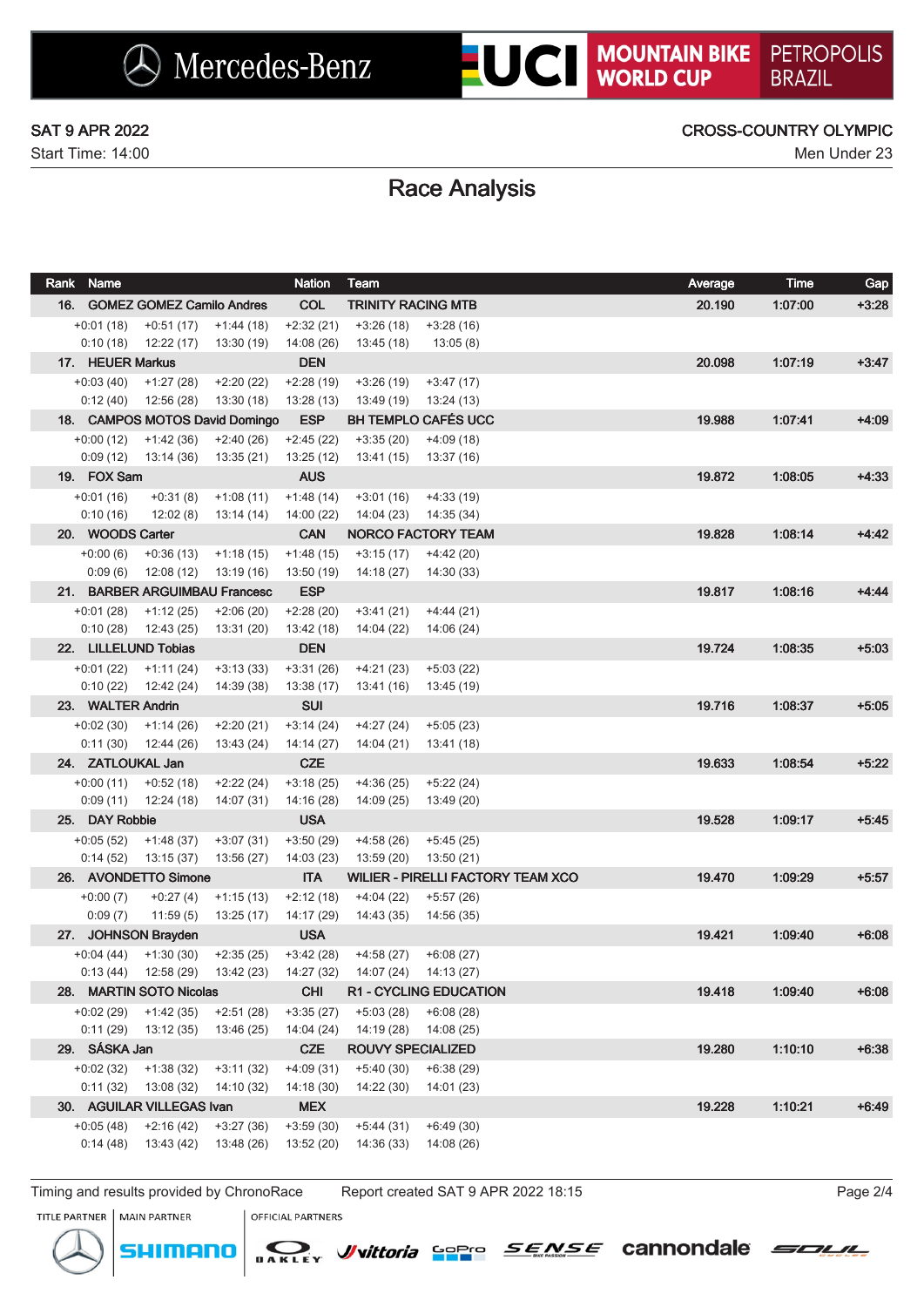Start Time: 14:00 Men Under 23

## SAT 9 APR 2022 CROSS-COUNTRY OLYMPIC

# Race Analysis

|                            | Rank Name                   |                                                  |                                             | <b>Nation</b>             | Team                      |                                                   | Average | <b>Time</b> | Gap      |
|----------------------------|-----------------------------|--------------------------------------------------|---------------------------------------------|---------------------------|---------------------------|---------------------------------------------------|---------|-------------|----------|
|                            |                             |                                                  | 31. GUIMARÃES DE OLIVEIRA Cainã             | <b>BRA</b>                |                           | <b>CALOI HENRIQUE AVANCINI RACING</b>             | 19.135  | 1:10:42     | $+7:10$  |
|                            |                             | $+0:01(25)$ $+1:11(22)$ $+2:52(29)$              |                                             | $+4:17(32)$               | +5:45 (32)                | +7:10 (31)                                        |         |             |          |
|                            |                             | $0:10(25)$ 12:42 (23) 14:18 (34)                 |                                             | 14:45 (35)                | 14:19 (29)                | 14:28 (32)                                        |         |             |          |
| 32. KAISER Nicolas Richard |                             |                                                  |                                             | <b>GER</b>                |                           |                                                   | 19.108  | 1:10:48     | $+7:16$  |
|                            |                             | $+0:03(38)$ $+2:21(47)$                          | $+3:41(37)$                                 | $+4:40(36)$               | $+6:05(34)$               | $+7:16(32)$                                       |         |             |          |
|                            | 0:12(38)                    | 13:50 (47)                                       | 13:57 (28)                                  | 14:19 (31)                | 14:16 (26)                | 14:14 (28)                                        |         |             |          |
|                            |                             | 33. GALLO FLORIDO Ignacio                        |                                             | <b>CHI</b>                |                           |                                                   | 19.094  | 1:10:51     | $+7:19$  |
|                            |                             | $+0.01(26)$ $+1.39(34)$                          | $+3:03(30)$                                 | $+4:22(33)$               | $+5:56(33)$               | $+7:19(33)$                                       |         |             |          |
|                            | 0:10(26)                    | 13:10 (34)                                       | 14:01 (30)                                  | 14:39 (34)                | 14:25 (31)                | 14:26 (31)                                        |         |             |          |
|                            | 34. SØLVHØJ Oliver          |                                                  |                                             | <b>DEN</b>                | <b>TORPADO URSUS</b>      |                                                   | 19.050  | 1:11:01     | $+7:29$  |
|                            |                             | $+0:01(15)$ $+1:00(21)$                          | $+2:21(23)$                                 | $+3:08(23)$               | $+5:17(29)$               | $+7:29(34)$                                       |         |             |          |
|                            |                             | $0:10(15)$ 12:31 (21)                            | 13:58 (29)                                  | 14:07 (25)                | 15:00 (38)                | 15:15 (39)                                        |         |             |          |
|                            | 35. DURAN Agustin           |                                                  |                                             | <b>ARG</b>                |                           |                                                   | 18.779  | 1:12:02     | $+8:30$  |
|                            |                             | $+0:01(14)$ $+1:28(29)$<br>$0:10(14)$ 12:59 (30) | $+3:14(34)$<br>14:23 (35)                   | $+4:24(34)$<br>14:30 (33) | $+6:36(35)$<br>15:03 (39) | $+8:30(35)$<br>14:57 (36)                         |         |             |          |
|                            | 36. GUAY Mathis             |                                                  |                                             | <b>FRA</b>                | <b>KTM VITTORIA TEAM</b>  |                                                   | 18.702  | 1:12:20     | $+8.48$  |
|                            |                             | $+0.02(33)$ $+1.56(39)$                          | $+4:03(39)$                                 | $+5:50(40)$               | $+7:35(37)$               | $+8:48(36)$                                       |         |             |          |
|                            |                             | $0:11(33)$ 13:26 (39)                            | 14:44 (42)                                  | 15:07 (41)                | 14:36 (34)                | 14:16 (29)                                        |         |             |          |
|                            |                             | 37. COLOMBO Andrea                               |                                             | <b>ITA</b>                |                           | <b>TRINX FACTORY TEAM</b>                         | 18.638  | 1:12:35     | $+9:03$  |
|                            | +0:02 (37)                  | $+1:35(31)$                                      | $+3:24(35)$                                 | $+5:00(37)$               | $+6:59(36)$               | $+9:03(37)$                                       |         |             |          |
|                            | 0:11(37)                    | 13:05 (31)                                       | 14:26 (37)                                  | 14:56 (38)                | 14:50(36)                 | 15:07 (38)                                        |         |             |          |
|                            | 38. SCHMID Gian Andri       |                                                  |                                             | <b>SUI</b>                |                           |                                                   | 18.540  | 1:12:58     | $+9:26$  |
|                            |                             | $+0:01(27)$ $+1:39(33)$                          | $+5:02(45)$                                 | $+6:33(45)$               | +8:09 (40)                | $+9:26(38)$                                       |         |             |          |
|                            | 0:10(27)                    | 13:10 (33)                                       | 16:00 (48)                                  | 14:51 (37)                | 14:27 (32)                | 14:20 (30)                                        |         |             |          |
|                            | 39. JUNG Théo               |                                                  |                                             | <b>FRA</b>                |                           |                                                   | 18.379  | 1:13:36     | $+10:04$ |
|                            | $+0.05(49)$                 | $+2:17(43)$                                      | $+3:57(38)$                                 | $+5:33(38)$               |                           | $+7:52(38)$ $+10:04(39)$                          |         |             |          |
|                            | 0:14(49)                    | 13:44 (43)                                       | 14:17 (33)                                  | 14:56 (39)                | 15:10 (41)                | 15:15 (40)                                        |         |             |          |
|                            | 40. OLIVEIRA FERNANDES Ygor |                                                  |                                             | <b>BRA</b>                |                           |                                                   | 18.298  | 1:13:56     | $+10:24$ |
|                            | $+0.05(50)$                 | $+2:03(40)$                                      | $+4:08(40)$                                 | $+5:48(39)$               |                           | $+8:05(39)$ $+10:24(40)$                          |         |             |          |
|                            | 0:14(50)                    | 13:30 (40)                                       | 14:42 (41)                                  | 15:00 (40)                |                           | 15:08 (40) 15:22 (41)                             |         |             |          |
|                            |                             | 41. NUNES DE SOUZA Fernando                      |                                             | <b>BRA</b>                |                           |                                                   | 18.215  | 1:14:16     | $+10:44$ |
|                            | $+0.02(36)$                 | $+2:20(45)$                                      | $+4:29(44)$                                 | $+6:17(41)$               |                           | $+8:19(41)$ $+10:44(41)$                          |         |             |          |
|                            | 0:11(36)                    | 13:50 (46)                                       | 14:46 (43)                                  | 15:08 (42)                |                           | $14:53(37)$ $15:28(42)$                           |         |             |          |
|                            | 42. COTE William            |                                                  |                                             | <b>CAN</b>                |                           |                                                   | 18.071  | 1:14:52     | $+11:20$ |
|                            |                             | $+0.05(53)$ $+2.19(44)$ $+4.24(41)$              |                                             | $+6:24(44)$               |                           | $+9:19(44)$ $+11:20(42)$                          |         |             |          |
|                            |                             |                                                  | $0:14(53)$ 13:46 (44) 14:42 (40) 15:20 (46) |                           |                           | 15:46 (44) 15:04 (37)                             |         |             |          |
|                            |                             |                                                  | 43. RODRIGUES COSTA Luiz Henrique BRA       |                           |                           |                                                   | 18.023  | 1:15:04     | $+11:32$ |
|                            | +0:02 (35)                  | $0:11(35)$ $13:39(41)$ $14:54(44)$               | $+2:09(41)$ $+4:26(43)$                     | $+6:19(43)$<br>15:13 (44) |                           | $+8:57(42)$ $+11:32(43)$<br>15:29 (42) 15:38 (43) |         |             |          |
|                            |                             | 44. FREITAS SOUZA Thiago                         |                                             | <b>BRA</b>                |                           |                                                   | 17.965  | 1:15:18     | $+11:46$ |
|                            | $+0:03(43)$                 | $+2:23(48)$                                      | $+4:24(42)$                                 | $+6:17(42)$               |                           | $+9:00(43)$ +11:46 (44)                           |         |             |          |
|                            |                             | $0:12(43)$ 13:52 (48) 14:38 (39)                 |                                             | 15:13 (43)                | 15:34 (43)                | 15:49 (44)                                        |         |             |          |
|                            |                             | 45. CABRERA GONZALEZ José                        |                                             | <b>MEX</b>                |                           |                                                   | 18.053  | $-1$ LAP    |          |
|                            | $+0.05(47)$                 | $+1:19(27)$                                      | $+5:55(48)$                                 | $+7:24(46)$               |                           |                                                   |         |             |          |
|                            | 0:14(47)                    | 12:46 (27)                                       | 17:13 (52)                                  | 14:49 (36)                |                           |                                                   |         |             |          |
|                            |                             |                                                  |                                             |                           |                           |                                                   |         |             |          |

Timing and results provided by ChronoRace Report created SAT 9 APR 2022 18:15 Page 3/4

*J*/vittoria Sopro

**SENSE** cannondale

SOLIL

TITLE PARTNER | MAIN PARTNER

**OFFICIAL PARTNERS**